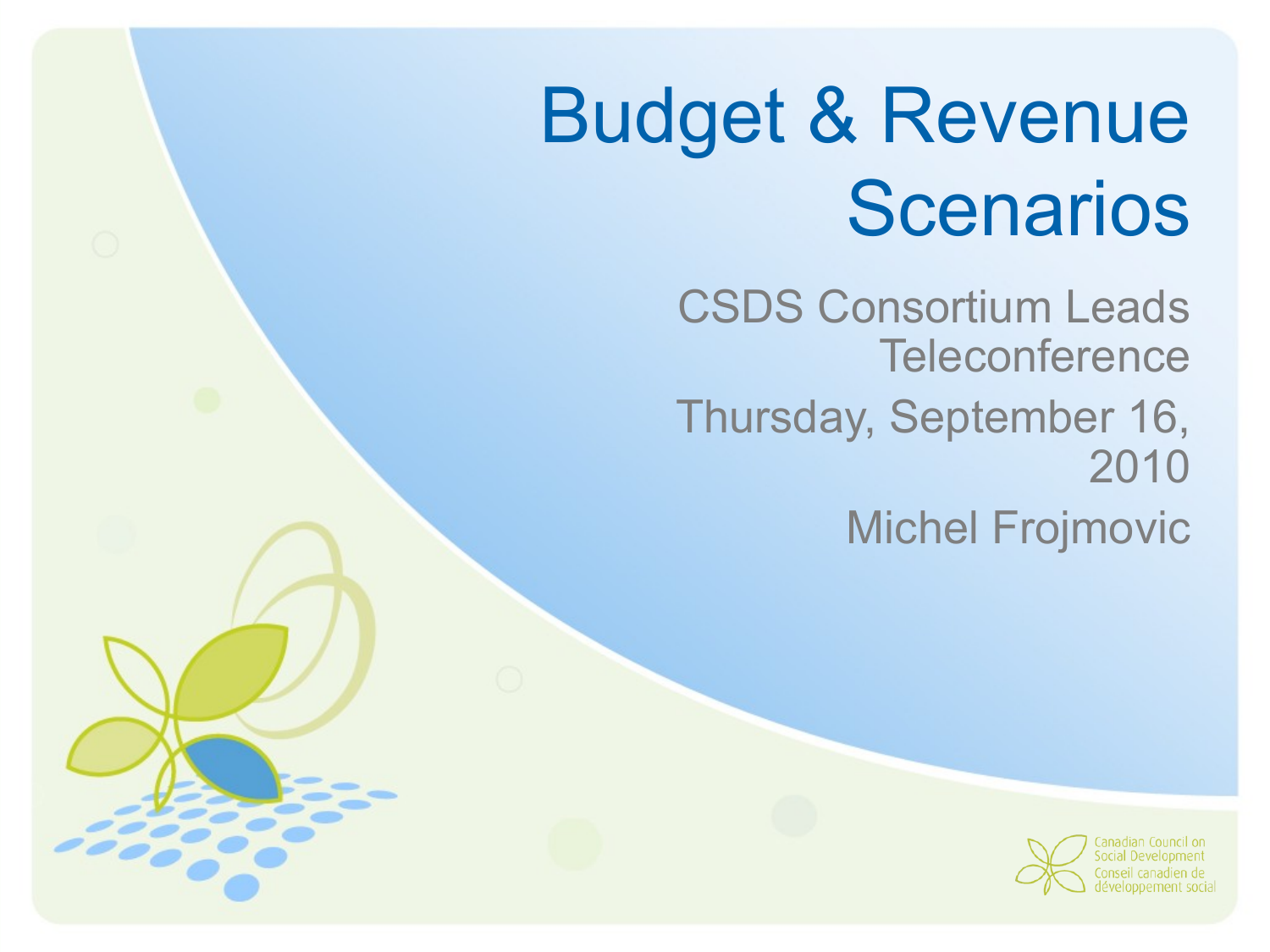### Five Strategic Directions (SD)

- SD1 Project Leadership
- SD2 Purchase & Access Data
- SD3 Train People & Build Capacity
- SD4 Share Results
- SD5 Build & Foster Partnerships



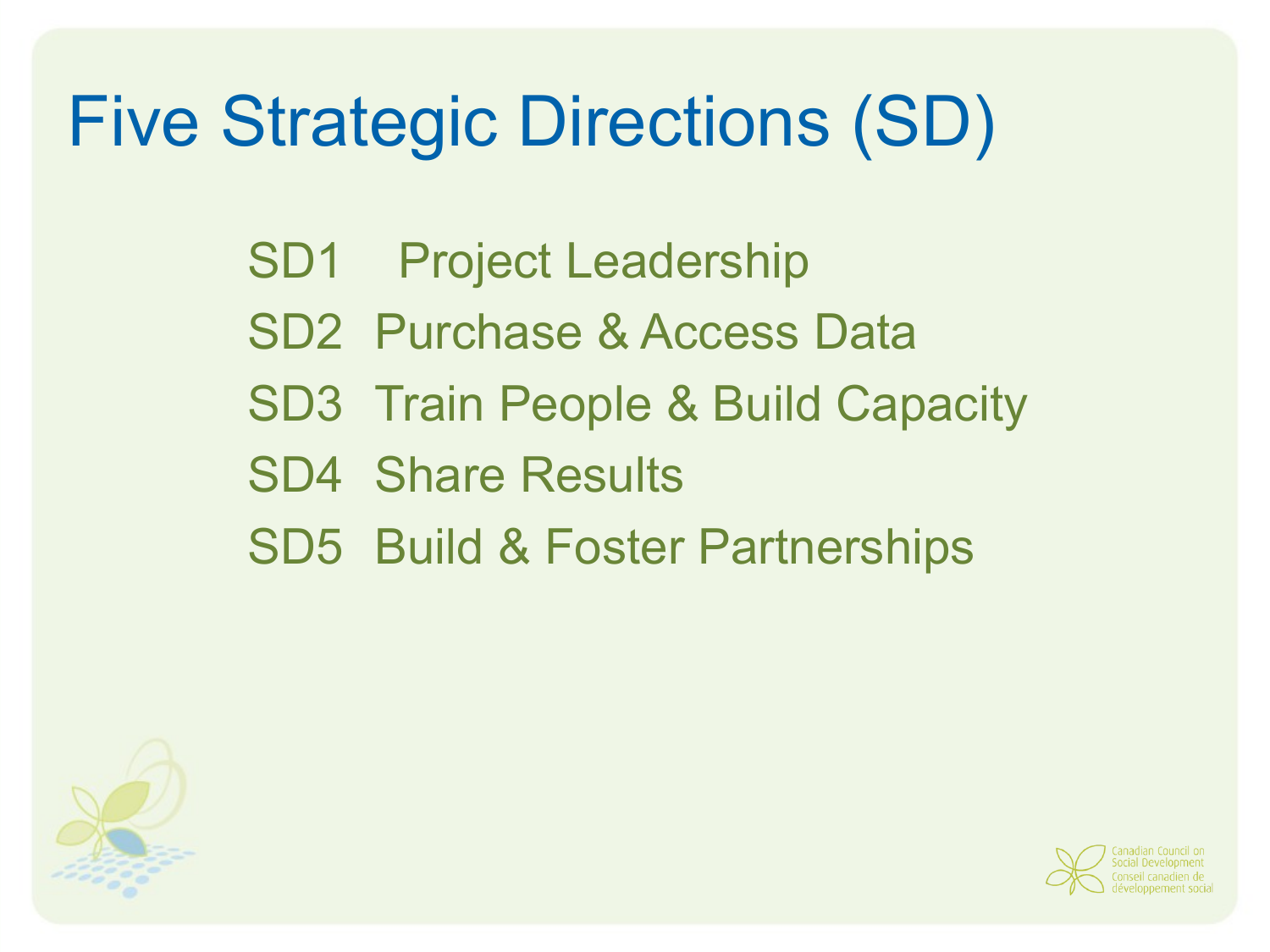## Estimated Annual CSDS Data Management Budget: 2012-17

#### Annual Grand Total \$ 320,000

#### SD1 Project Leadership  $$86,360$

- SD2 Purchase & Access Data  $$62,074$
- SD3 Train People & Build Capacity \$ 84,634
- SD4 Share Results \$ 42,317
- SD5 Build & Foster Partnerships \$ 44,565

- 
- 
- -
- Reflects an optimal budget for CSDS
- Consistent with earlier CSDS budgets
- Average over a 5-year cycle
- Excludes in-kind contributions (to be calculated)



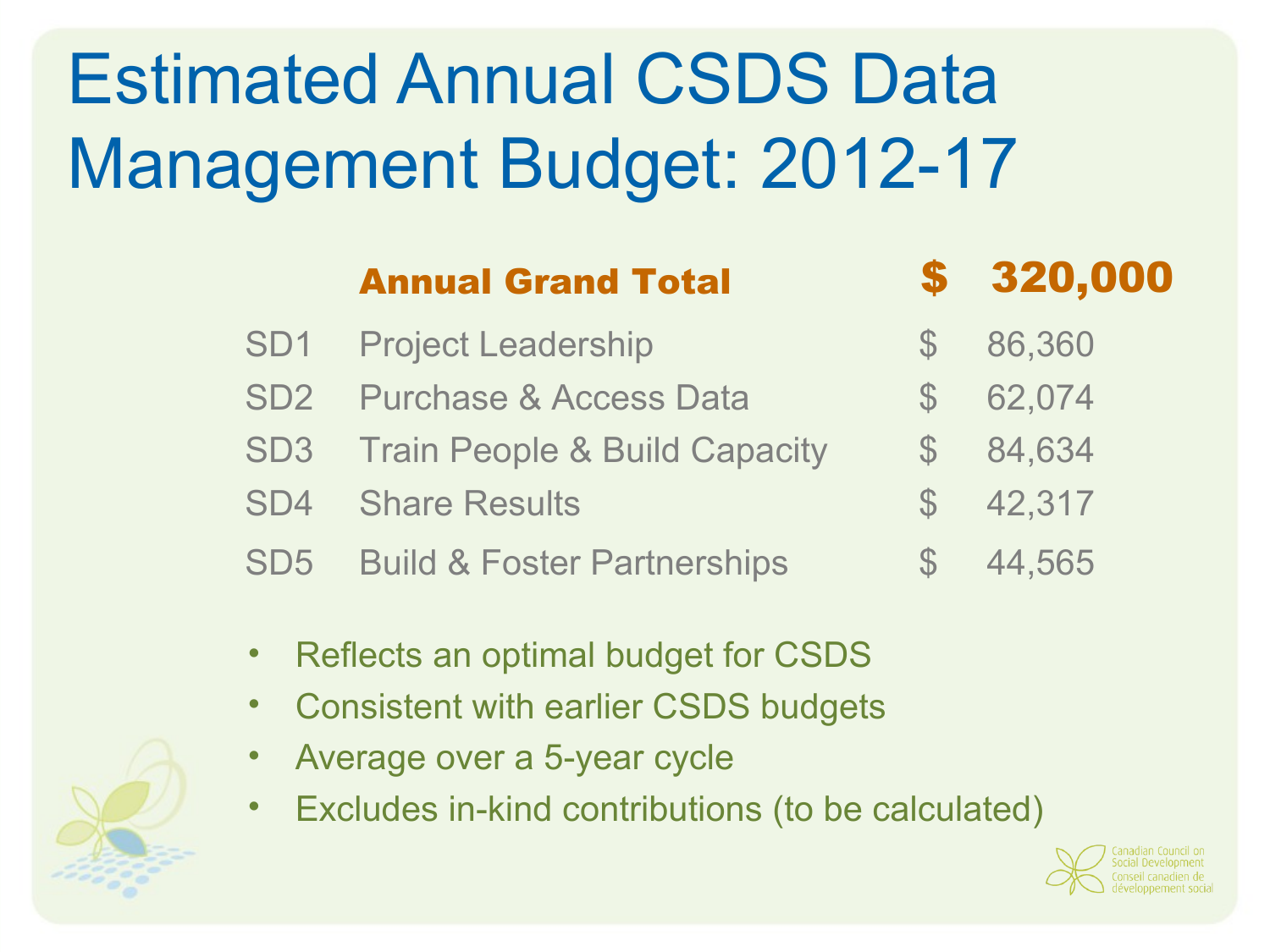### 17 Existing Consortia

- 1. Calgary
- 2. Edmonton
- 3. Halton Region
- 4. Hamilton
- 5. London
- 6. Montréal
- 7. Ottawa
- 8. Peel Region
- 9. Peterborough (UPP)
- 10. Sault Ste. Marie
- 11. Simcoe County
- 12. Toronto
- 13. Vancouver
- 14. Victoria (UPP)
- 15. Waterloo
- 16. Winnipeg
- 17. York Region



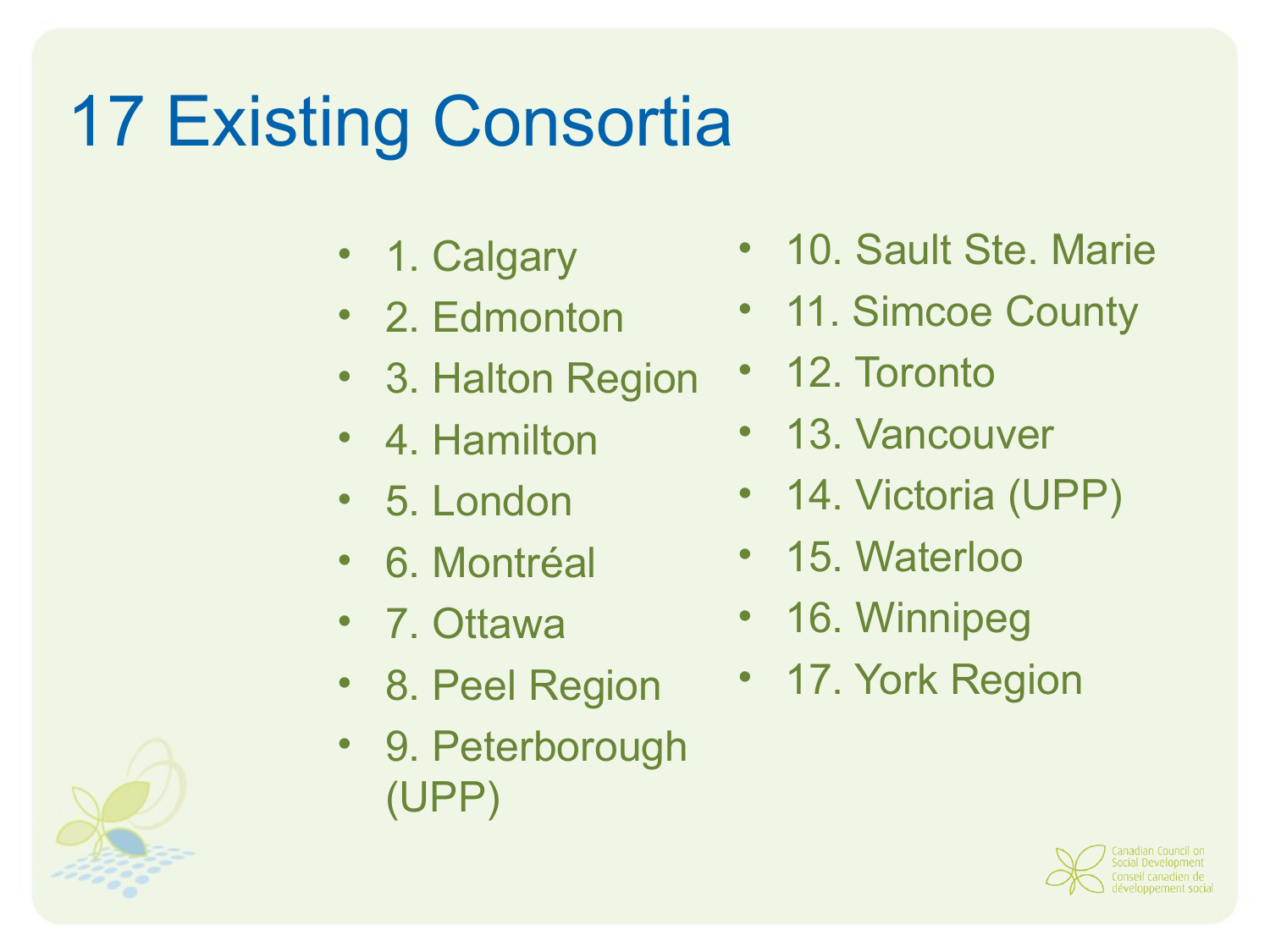## Current Revenue from 17 Consortia: 2008-2012

|                                   | <b>Annual Total</b><br><b>All consortia</b><br>$(5 \text{ yrs})$ | <b>Annual</b><br>Per<br>consortium<br>$(5 \text{ yrs})$ | Granu<br><b>Total</b><br>Per<br>consortium<br>$(2008-12)$ |     | <b>Grand Total</b><br>all<br>consortia |
|-----------------------------------|------------------------------------------------------------------|---------------------------------------------------------|-----------------------------------------------------------|-----|----------------------------------------|
| <b>Admin Fees</b><br>(CSDS & UPP) | \$21,066 \$1,239                                                 |                                                         | \$6,196                                                   |     | x17 \$105,332                          |
| <b>Data Portion</b><br>(CSDS)     | \$123,459                                                        | \$8,231                                                 | \$41,153                                                  | x15 | \$617,295                              |
| <b>Data Portion</b><br>(UPP)      | \$5,503                                                          | \$2,752                                                 | \$13,758                                                  | x2  | \$27,516                               |

**Grand** 

- \$21,000 in admin versus \$320,000 budget
- For CSDS: 7-1 split between data & mgmt



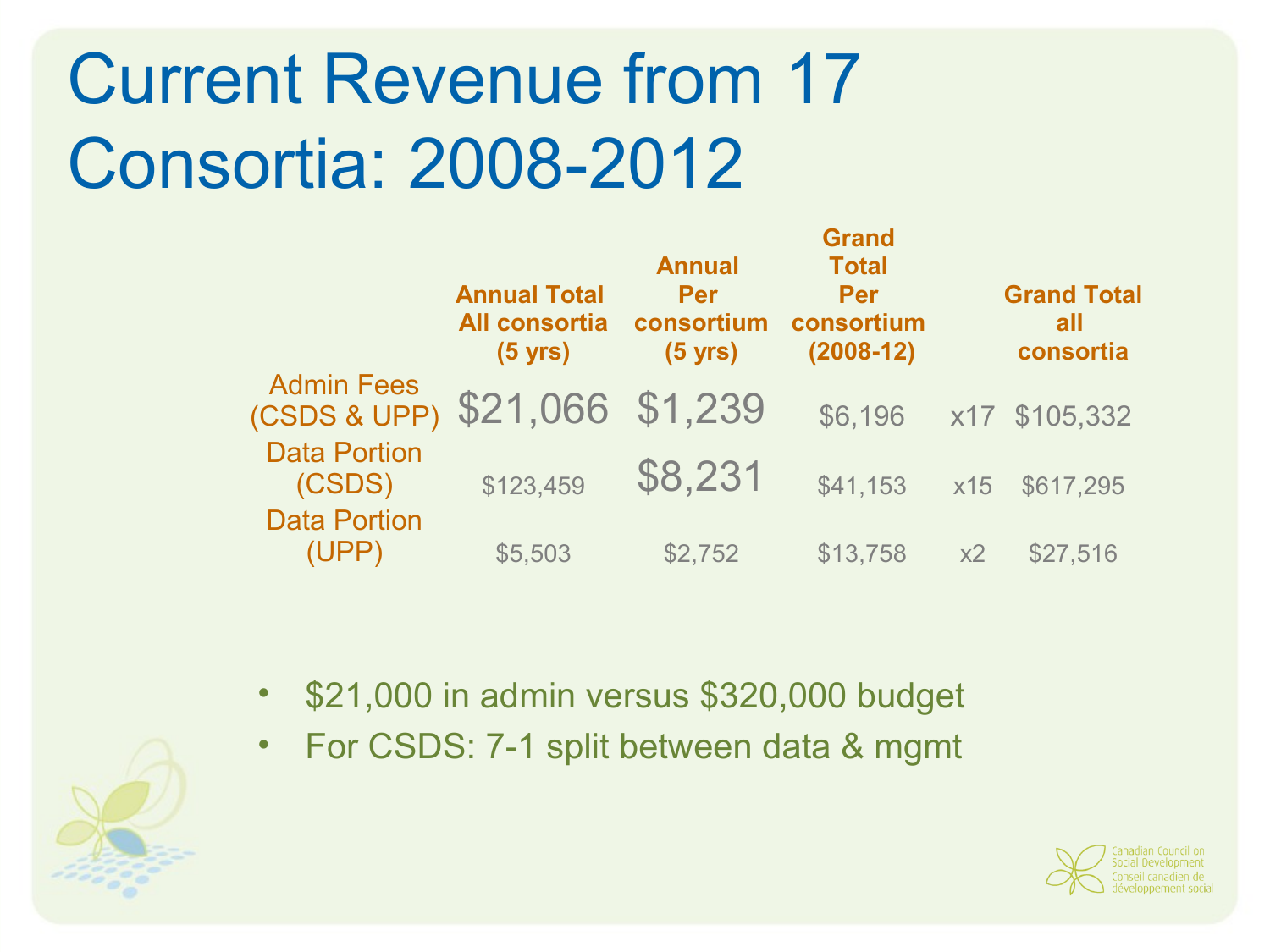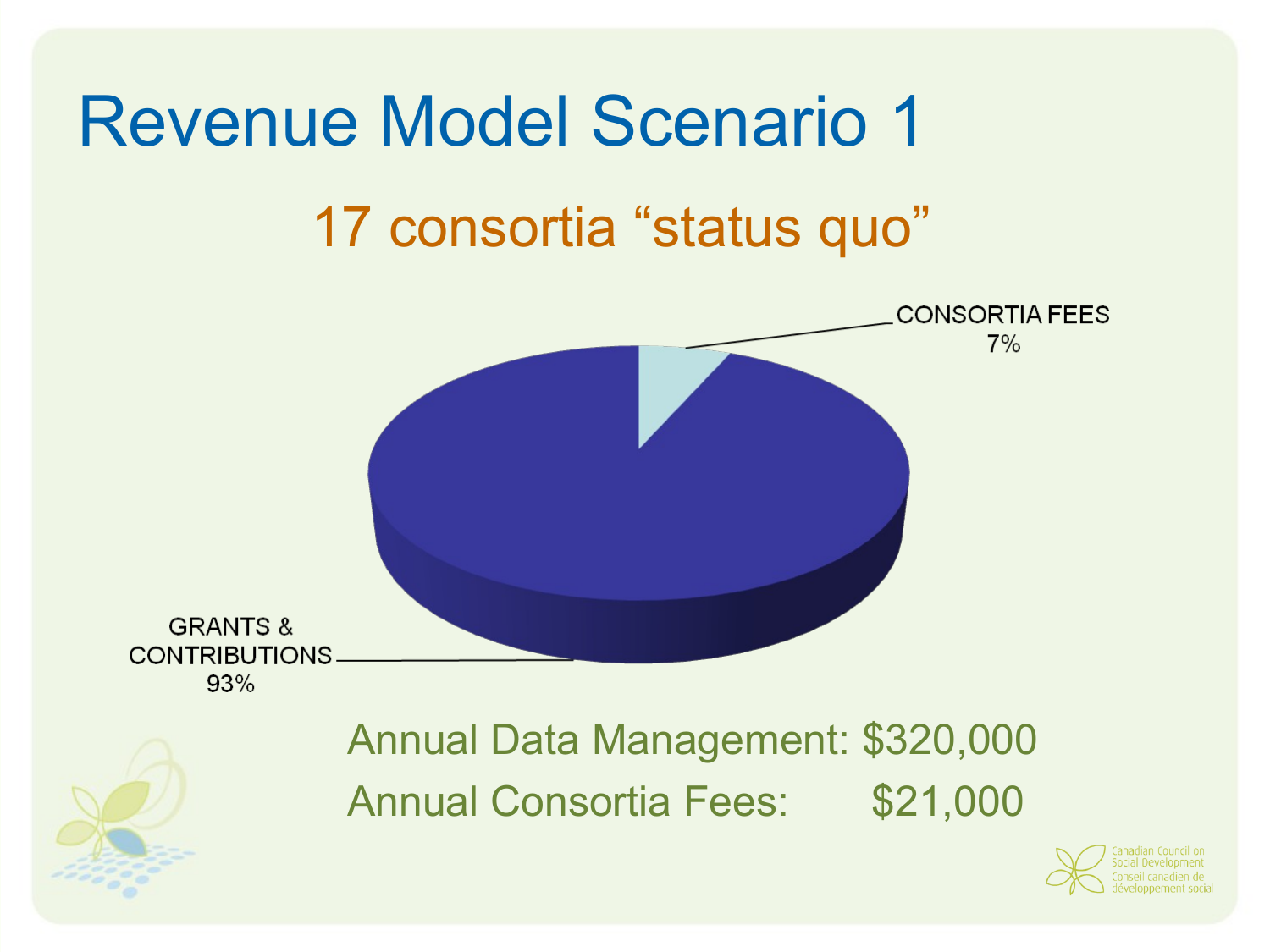

Annual Per Consortium Fee: ~\$ 9,500 Existing Per Consortium Fee: \$1,239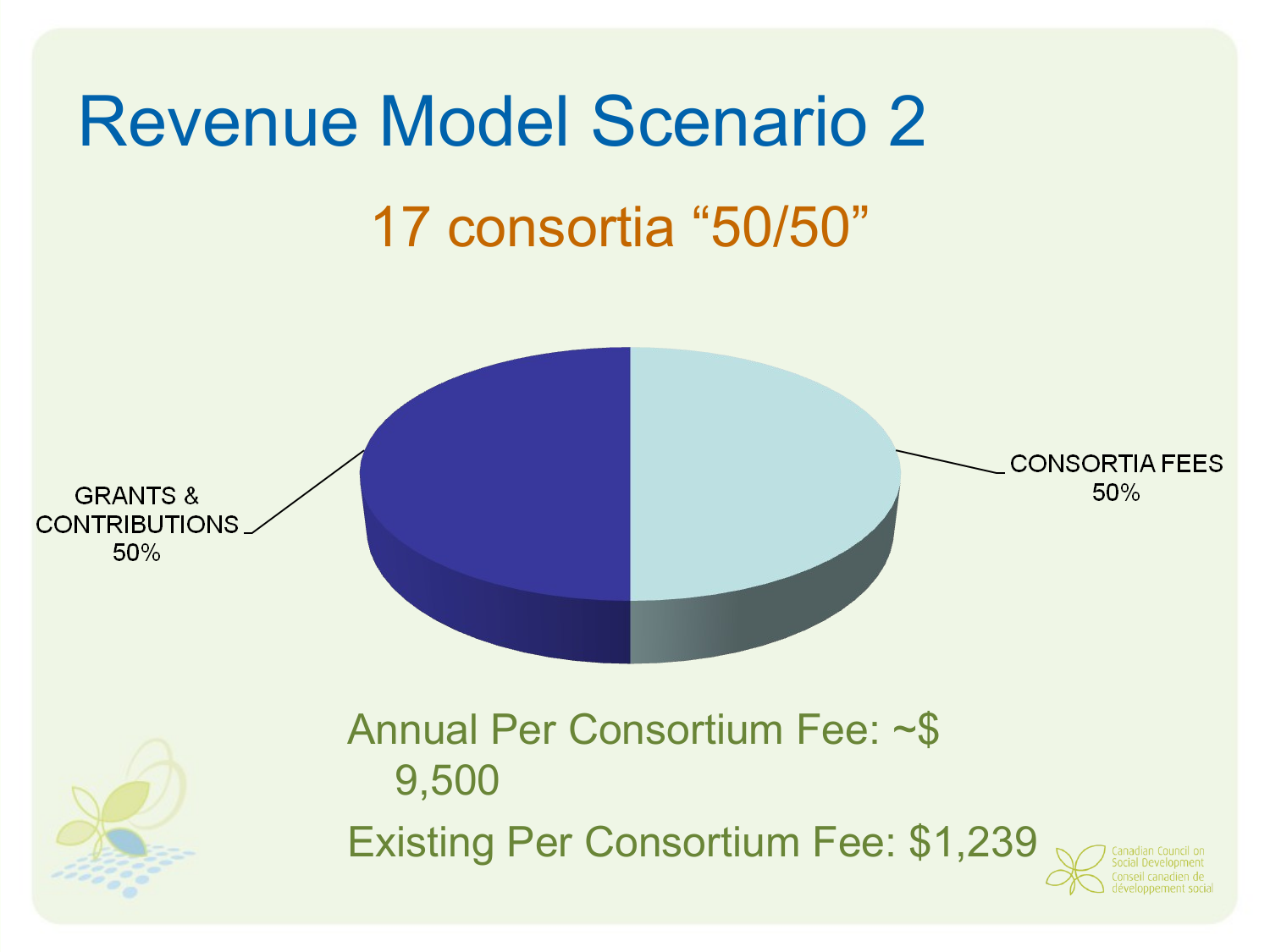

Annual Per Consortium Fee: ~\$6,000 Existing Per Consortium Fee: \$407,000